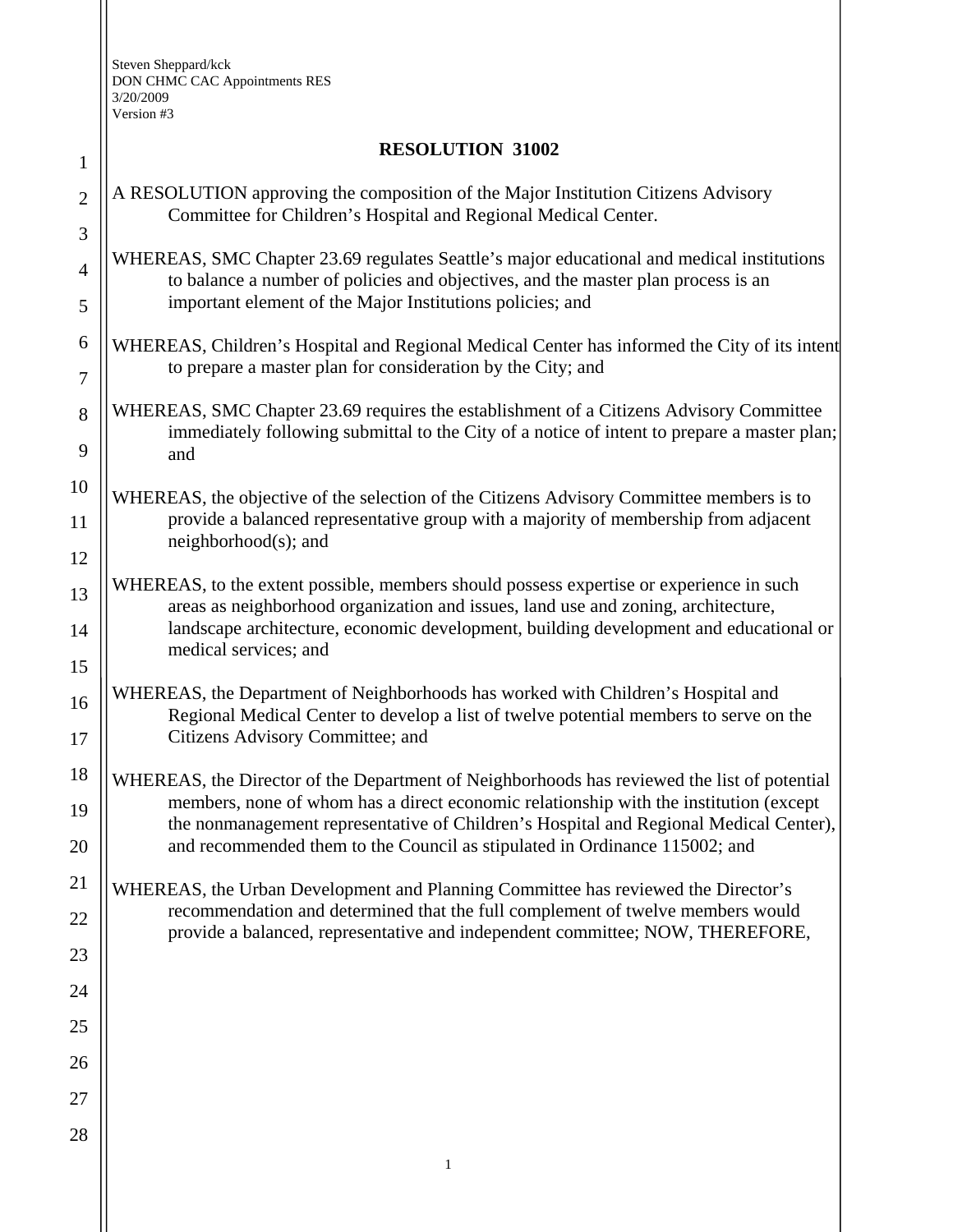## **BE IT RESOLVED BY THE CITY COUNCIL OF THE CITY OF SEATTLE, THE MAYOR CONCURRING:**

Section 1. The recommendations of the Director of the Department of Neighborhoods (the "Director") and the Urban Development and Planning Committee regarding the composition of the Citizens Advisory Committee for Children's Hospital and Regional Medical Center (the "Advisory Committee") are affirmed and the City Council authorizes the Director of the Department of Neighborhoods to enter into a Memorandum of Agreement with Children's Hospital and Regional Medical Center substantially in the form of the agreement attached as Exhibit 1 hereto and made a part of this resolution.

Section 2. The Advisory Committee shall be staffed by the Department of Neighborhoods with the cooperation and assistance of Children's Hospital and Regional Medical Center. Technical assistance will be provided by the Department of Planning and Development, the Department of Neighborhoods, and the Seattle Department of Transportation.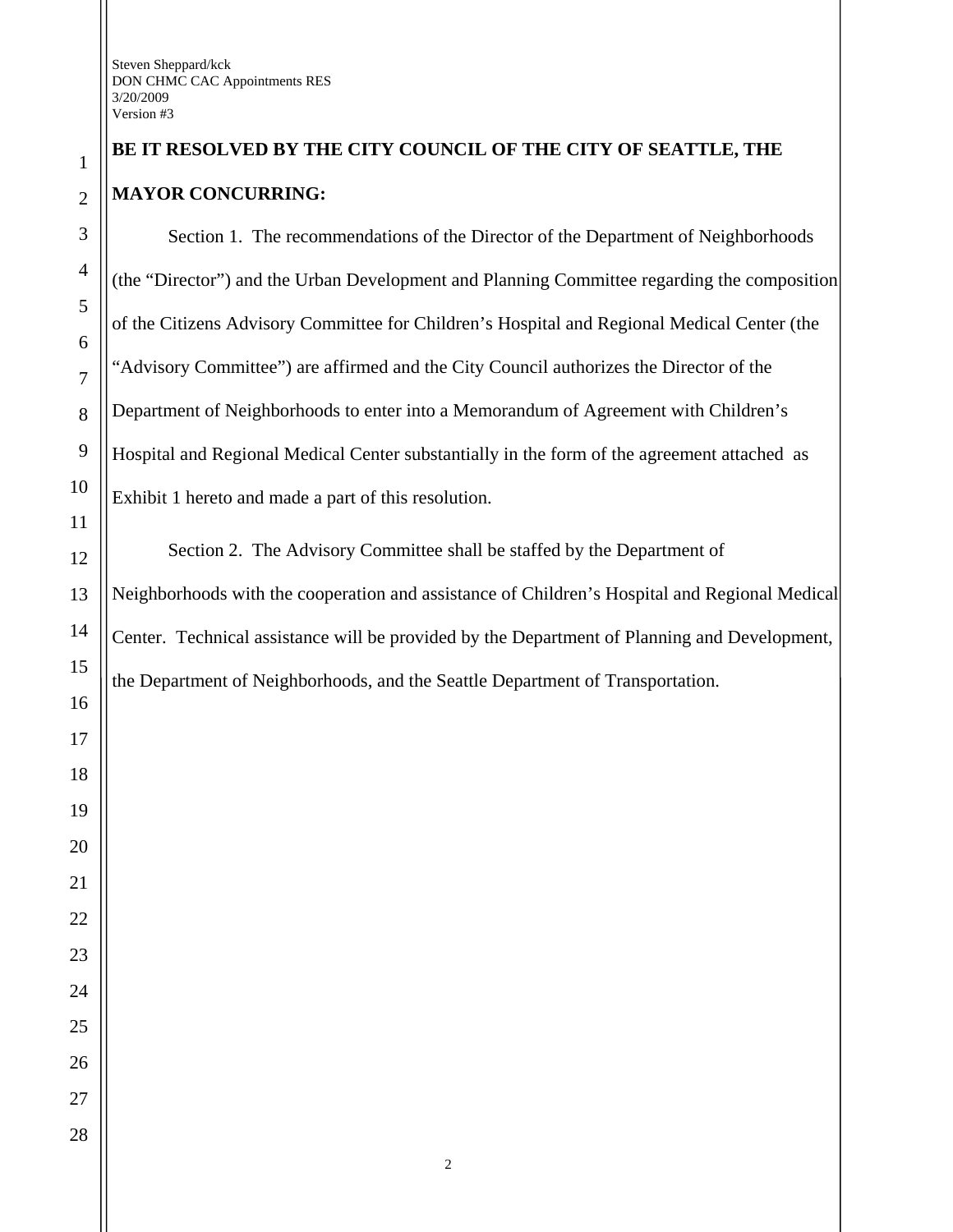Steven Sheppard/kck DON CHMC CAC Appointments RES 3/20/2009

|                | 3/20/2009<br>Version #3                                                                                                                                                                                  |                                |                                                                                           |
|----------------|----------------------------------------------------------------------------------------------------------------------------------------------------------------------------------------------------------|--------------------------------|-------------------------------------------------------------------------------------------|
| $\mathbf{1}$   | Adopted by the City Council the 30th day of July, 2007, and signed by me in open                                                                                                                         |                                |                                                                                           |
| $\overline{2}$ | session in authentication of its adoption this ______ day of __________, 2007.                                                                                                                           |                                |                                                                                           |
| 3              |                                                                                                                                                                                                          |                                |                                                                                           |
| $\overline{4}$ |                                                                                                                                                                                                          |                                |                                                                                           |
| 5              |                                                                                                                                                                                                          |                                | the control of the control of the control of the control of the control of the control of |
| 6              |                                                                                                                                                                                                          |                                |                                                                                           |
| $\overline{7}$ | THE MAYOR CONCURRING:                                                                                                                                                                                    |                                |                                                                                           |
| 8              |                                                                                                                                                                                                          |                                |                                                                                           |
| 9              |                                                                                                                                                                                                          |                                |                                                                                           |
| 10             | Gregory J. Nickels, Mayor                                                                                                                                                                                |                                |                                                                                           |
| 11             |                                                                                                                                                                                                          |                                |                                                                                           |
| 12             |                                                                                                                                                                                                          |                                |                                                                                           |
| 13             | Filed by me this <u>equal</u> day of <u>equal</u> , 2007.                                                                                                                                                |                                |                                                                                           |
| 14             |                                                                                                                                                                                                          |                                |                                                                                           |
| 15             |                                                                                                                                                                                                          |                                |                                                                                           |
| 16<br>17       |                                                                                                                                                                                                          | <b>City Clerk</b>              |                                                                                           |
| 18             |                                                                                                                                                                                                          |                                |                                                                                           |
| 19             |                                                                                                                                                                                                          |                                |                                                                                           |
| 20             | (Seal)                                                                                                                                                                                                   |                                |                                                                                           |
| 21             |                                                                                                                                                                                                          |                                |                                                                                           |
| 22             | Exhibit 1. MOA between the City of Seattle and Children's Hospital and Regional Medical                                                                                                                  |                                |                                                                                           |
| 23             | Center.                                                                                                                                                                                                  |                                |                                                                                           |
| 24             |                                                                                                                                                                                                          | <b>MEMORANDUM OF AGREEMENT</b> |                                                                                           |
| 25             |                                                                                                                                                                                                          |                                |                                                                                           |
| 26             | THIS MEMORANDUM OF AGREEMENT between the City of Seattle and Children's Hospital and Regional<br>Medical Center, a major institution within the meaning of Seattle Municipal Code ("SMC") Chapter 23.69, |                                |                                                                                           |
| 27             |                                                                                                                                                                                                          |                                |                                                                                           |
| 28             |                                                                                                                                                                                                          |                                |                                                                                           |
|                |                                                                                                                                                                                                          | $\ensuremath{\mathfrak{Z}}$    |                                                                                           |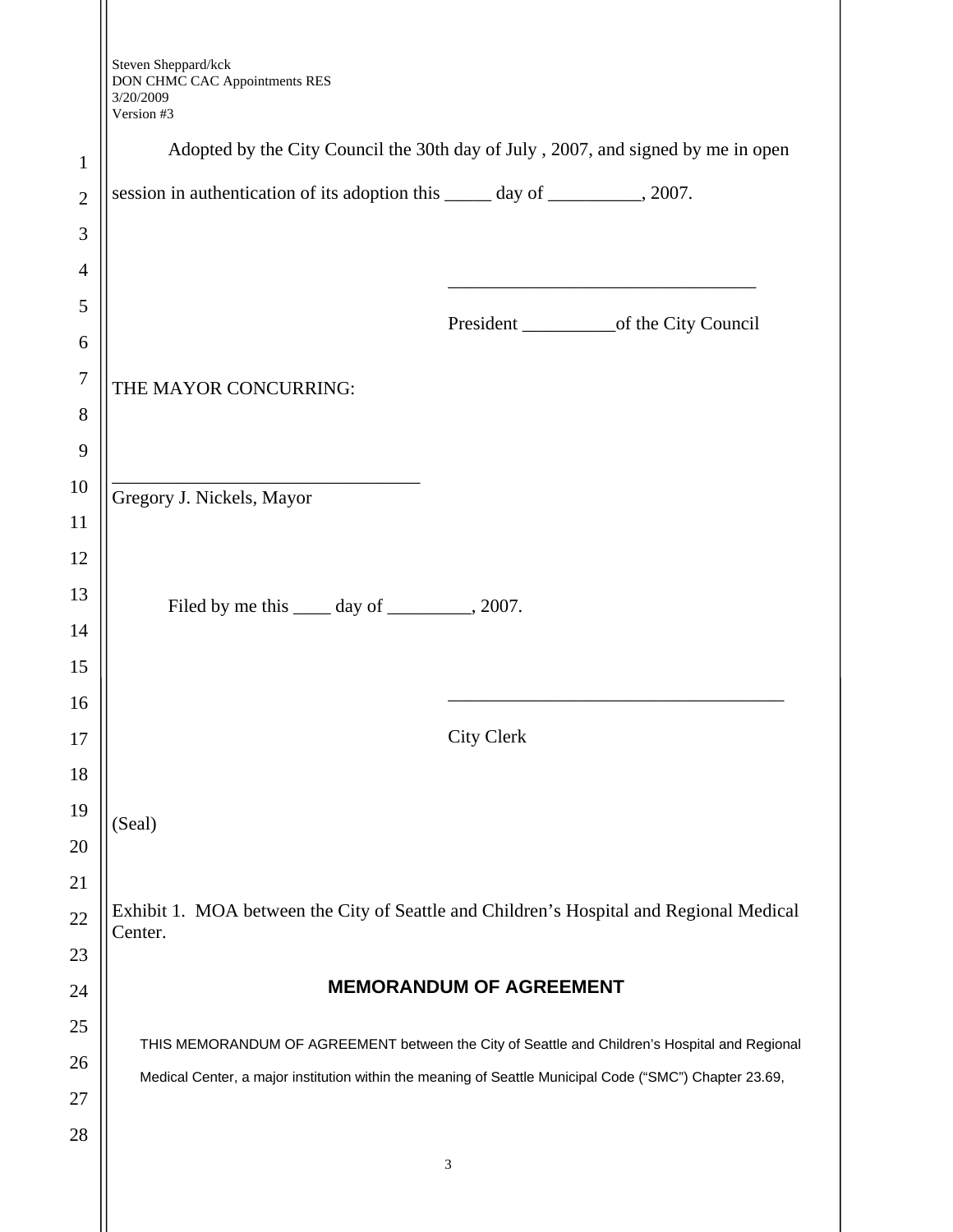establishes the composition of the Citizens Advisory Committee for the Children's Hospital and Regional Medical Center to perform the functions that SMC Chapter 23.69 authorizes such a committee to undertake.

WHEREAS, the Department of Neighborhoods and Children's Hospital and Regional Medical Center have developed a list of potential members to serve on the Citizens Advisory Committee; and

WHEREAS, the Director of the Department of Neighborhoods has reviewed the list of potential members, none of whom has a direct economic relationship with the institution (except the nonmanagement representative of Children's Hospital and Regional Medical Center), and recommended them to the Council; and

WHEREAS, the Urban Development and Planning Committee has reviewed the Director's recommendation and determined that the members would constitute a balanced, representative and independent committee and has so recommended to the Council; and

WHEREAS, the full Council has voted to approve the recommendation of the Urban Development and Planning Committee:

NOW THEREFORE, IT IS AGREED BY THE CITY OF SEATTLE AND CHILDREN'S HOSPTIAL AND REGIONAL MEDICAL CENTER THAT:

1. The initial voting members of the Citizens Advisory Committee for Children's Hospital and Regional Medical Center shall be the following persons, each of whom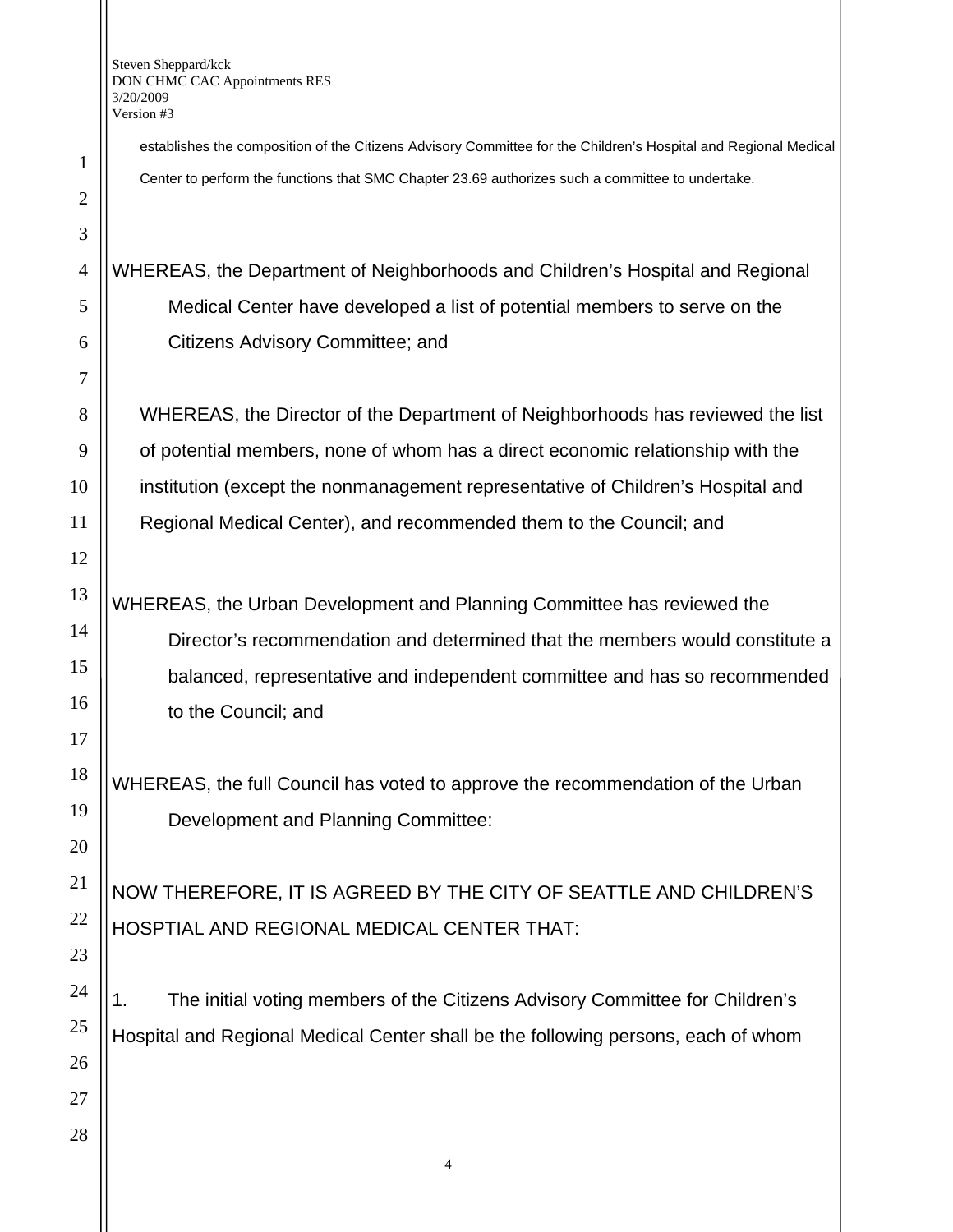listed below:

1 meets the criteria for appointment to the Committee and brings the desired skills as

2

3 4 5 6 7 8 9 10 11 12 13 14 15 16 17 18 19 20 21 22 23 24 25 26 27 Name | Neighborhood | Code Categories/Skills Met 1 | Cheryl Kitchin | Laurelhurst | Categories: 2a) Near Neighbor (Laurelhurst ) Skills: a. Neighborhood organization and issues 2 Delores Prichard Laurelhurst | Categories: 2a) Near Neighbor (Laurelhurst Condominium) 3 | Myriam Muller | Laurelhurst | Categories: 2a) Near Neighbor (Laurelhurst) Skills: a. Neighborhood organization and issues 4 | Bill Nichols | Laurelhurst | Categories: 2a) Near Neighbor (Laurelhurst) Skills: b. Land use and zoning c. Architecture or landscape architecture e. Building development 5 28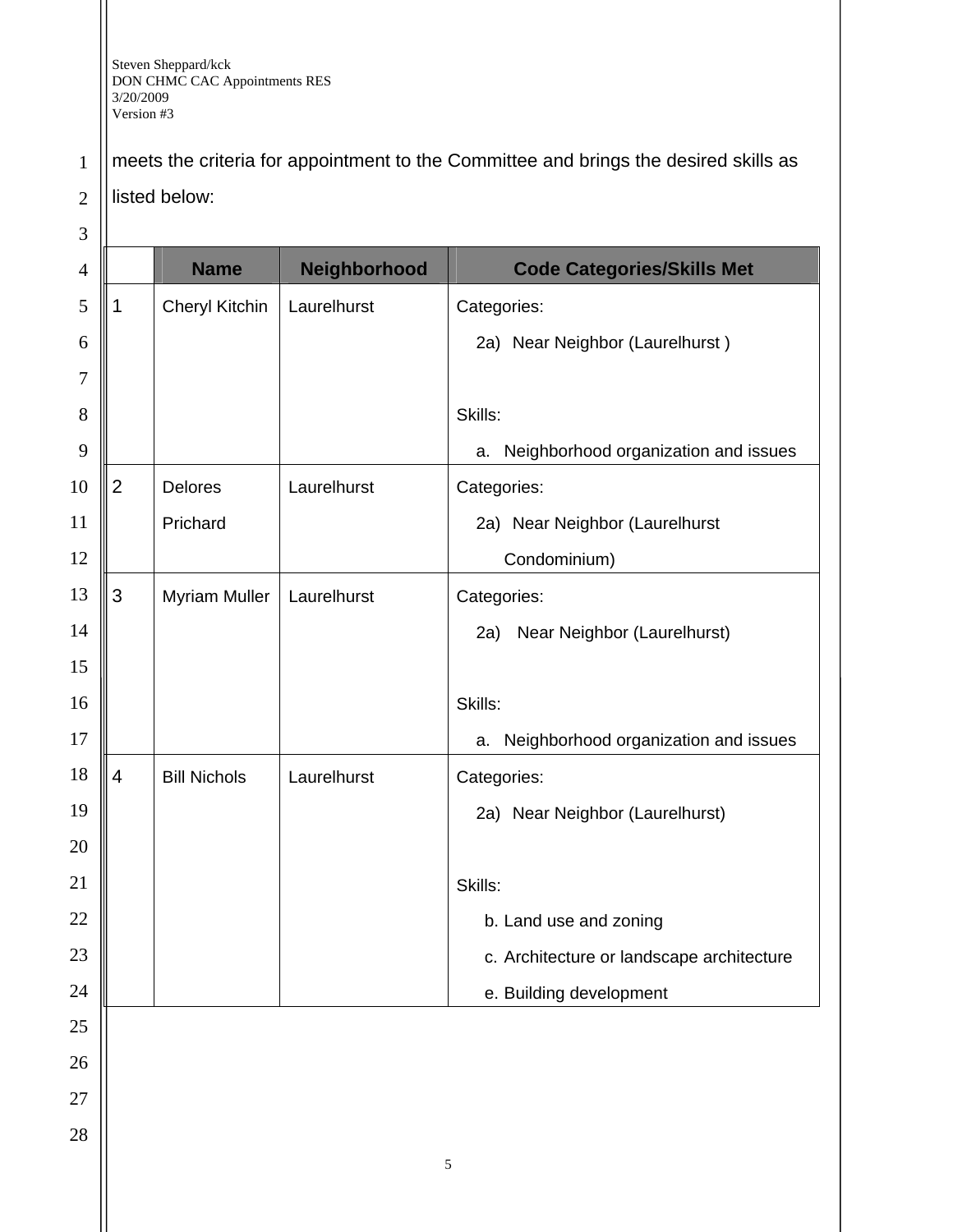|   | <b>Name</b>  | Neighborhood | <b>Code Categories/Skills Met</b>                    |
|---|--------------|--------------|------------------------------------------------------|
| 5 | Kathleen     | Laurelhurst  | Categories:                                          |
|   | Sabo         |              | 2a) Near Neighbor (Laurelhurst)                      |
|   |              |              | Skills:                                              |
|   |              |              | Neighborhood organization and issues<br>a.           |
|   |              |              | Educational or medical services<br>f.                |
| 6 | Doug Hanafin | Laurelhurst  | Categories:                                          |
|   |              |              | 2b) General neighborhood resident                    |
|   |              |              | (Laurelhurst)                                        |
|   |              |              | <b>Skills</b>                                        |
|   |              |              | <b>Building development</b><br>e)                    |
| 7 | Catherine    | Laurelhurst  | Categories:                                          |
|   | Hennings     |              | 2b) General neighborhood resident                    |
|   |              |              | (Laurelhurst)                                        |
|   |              |              | Skills:                                              |
|   |              |              | b. Land use and zoning                               |
|   |              |              | Educational or medical services<br>f.                |
|   |              |              | educational or medical service                       |
| 8 | Dr. Gina     | Laurelhurst  | Categories:                                          |
|   | <b>Trask</b> |              | 2b) General neighborhood resident                    |
|   |              |              | (Laurelhurst)<br>4) Business person (Orthodontist in |
|   |              |              | Springbrook Professional Center)<br>Skills:          |
|   |              |              | Educational or medical services<br>f.                |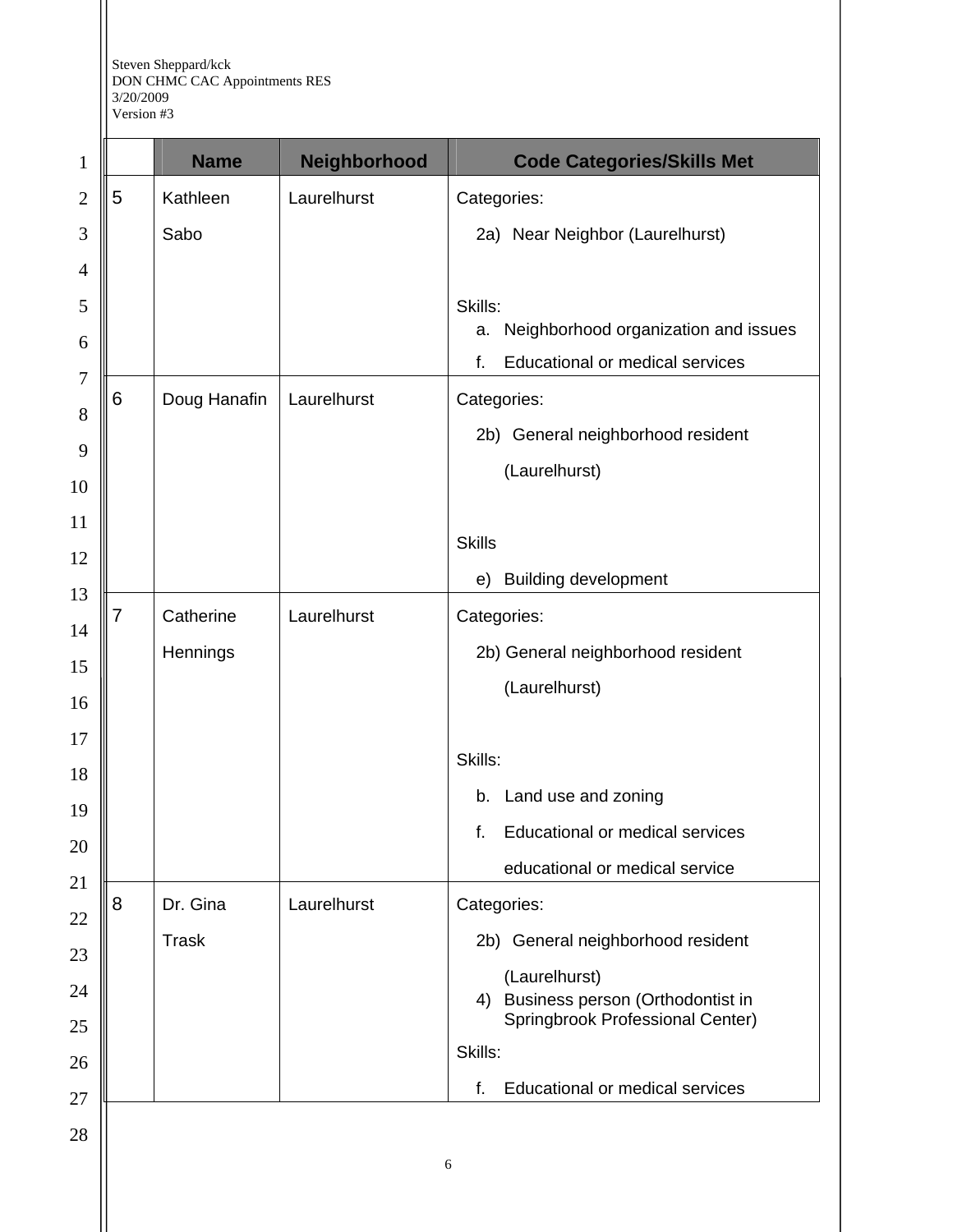|             | Version # |  |
|-------------|-----------|--|
| $\parallel$ |           |  |

 $\mathop{\text{||}}$ 

| $\mathbf{1}$   |    | <b>Name</b>       | Neighborhood          | <b>Code Categories/Skills Met</b>           |
|----------------|----|-------------------|-----------------------|---------------------------------------------|
| $\mathbf{2}$   | 9  | Karen Wolf        | Ravenna Bryant        | Categories:                                 |
| 3              |    |                   |                       | 2b) General neighborhood resident           |
| $\overline{4}$ |    |                   |                       | (Ravenna Bryant)                            |
| 5              |    |                   |                       |                                             |
| 6              |    |                   |                       | Skills:                                     |
| 7              |    |                   |                       | Neighborhood organization and issues<br>a.  |
| 8              |    |                   |                       | b. Land use and zoning                      |
| 9              | 10 | Michael S         | <b>Hawthorn Hills</b> | Categories:                                 |
| 10             |    | Omura             |                       | 2b) General neighborhood resident           |
| 11             |    |                   |                       | (Hawthorne Hills)                           |
| 12             |    |                   |                       |                                             |
| 13             |    |                   |                       | Skills:                                     |
| 14             |    |                   |                       | b. Land use and zoning                      |
| 15             |    |                   |                       | c. Architecture or landscape architecture   |
| 16             |    |                   |                       | <b>Building development</b><br>е.           |
| 17             | 11 | <b>Wendy Paul</b> | Non-management        | Non-management Representative of CHMC       |
| 18             |    |                   | Institutional         | (automatic appointee)                       |
| 19             |    |                   | Representative        |                                             |
| 20             |    |                   |                       |                                             |
| 21             | 12 | <b>Yvette Moy</b> | Patient or User       | Categories:                                 |
| 22             |    |                   | Representative and    | Consumer groups using the services of<br>5) |
| 23             |    |                   | Citywide              | the institution                             |
| 24             |    |                   | Representative        |                                             |
| 25             |    |                   |                       |                                             |
| 26             |    |                   |                       |                                             |
| 27             |    |                   |                       |                                             |
| 28             |    |                   |                       |                                             |
|                |    |                   |                       | $\boldsymbol{7}$                            |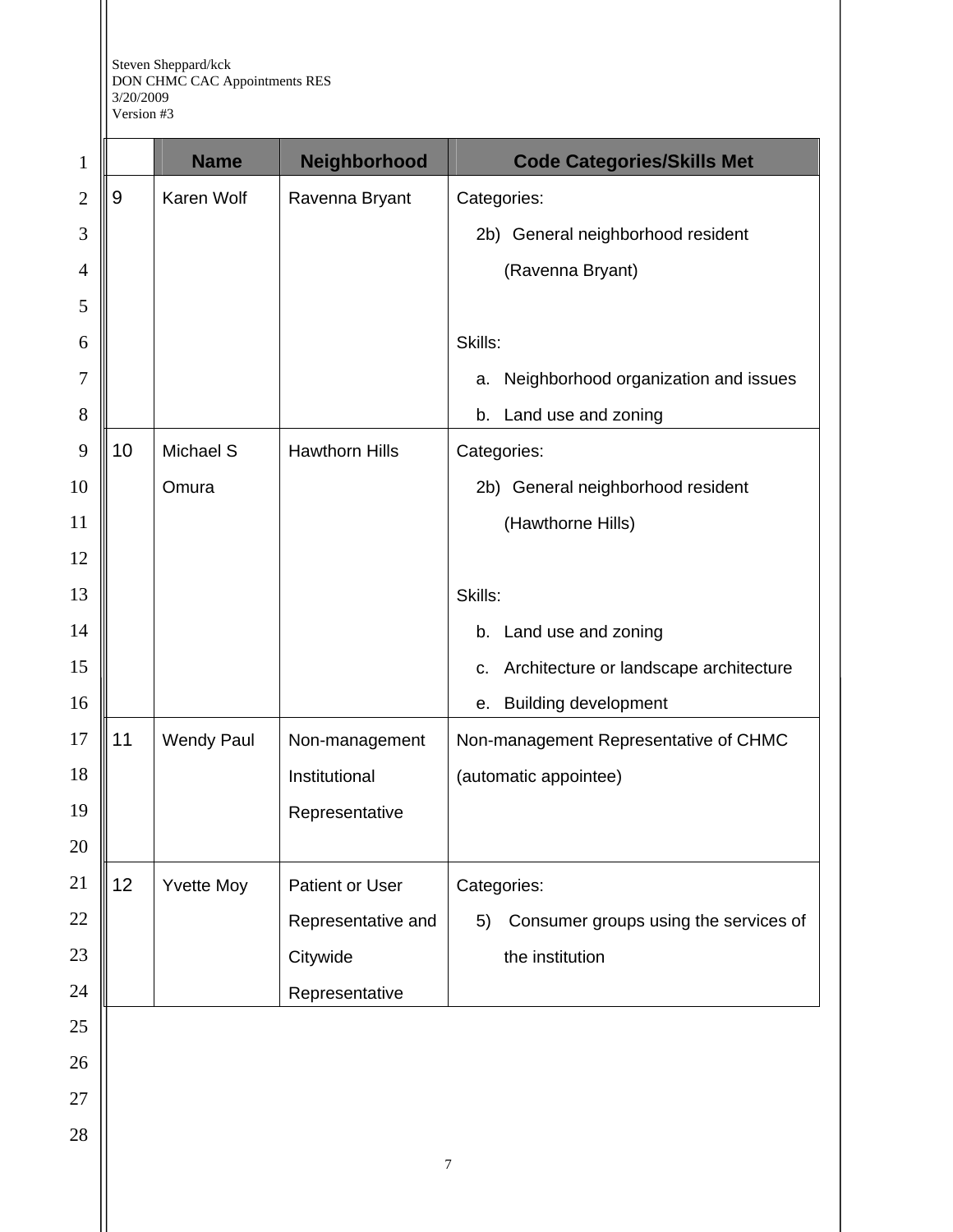|    | <b>Name</b>          | Neighborhood | <b>Code Categories/Skills Met</b>          |
|----|----------------------|--------------|--------------------------------------------|
| 13 | Robert               | Montlake     | Categories:                                |
|    | Rosencrantz          |              | 2b) General neighborhood resident          |
|    |                      |              | (Montlake)                                 |
|    |                      |              |                                            |
|    |                      |              | Skills:                                    |
|    |                      |              | Neighborhood organization and issues<br>a. |
|    |                      |              | <b>Building development</b><br>е.          |
| 14 | <b>Bob Lucas</b>     | View Ridge   | Categories:                                |
|    |                      |              | 2b) General neighborhood resident (View    |
|    |                      |              | Ridge)                                     |
|    |                      |              | Person participating in neighborhood<br>6) |
|    |                      |              | planning (mandated category)               |
|    |                      |              | Skills:                                    |
|    |                      |              | a. Neighborhood organization and issues    |
| 15 | <b>Cathy Higgins</b> | Laurelhurst  | Categories:                                |
|    |                      |              | 2a) Near Neighbor (Laurelon Terrace)       |
|    |                      |              | Skills:                                    |
|    |                      |              | Neighborhood organization and issues<br>a. |

24 25 26 27 rty owners, 4) business persons; 5) consumer groups the institution 6) a person participating in neighborhood planning; and 7) a general community or citywide representative. The Code mandates that there be at least one person from categories 6 and 7 above. The Code also states that to the extent possible, members of the Citizens Advisory Committee should possess expertise or experience in such areas as: a) neighborhood organization and issues, b) land use and zoning, c) architecture or landscape architecture, d) economic development, e) building development and f) educational or medical services. A nonmanagment representative of the institution is automatically included. For the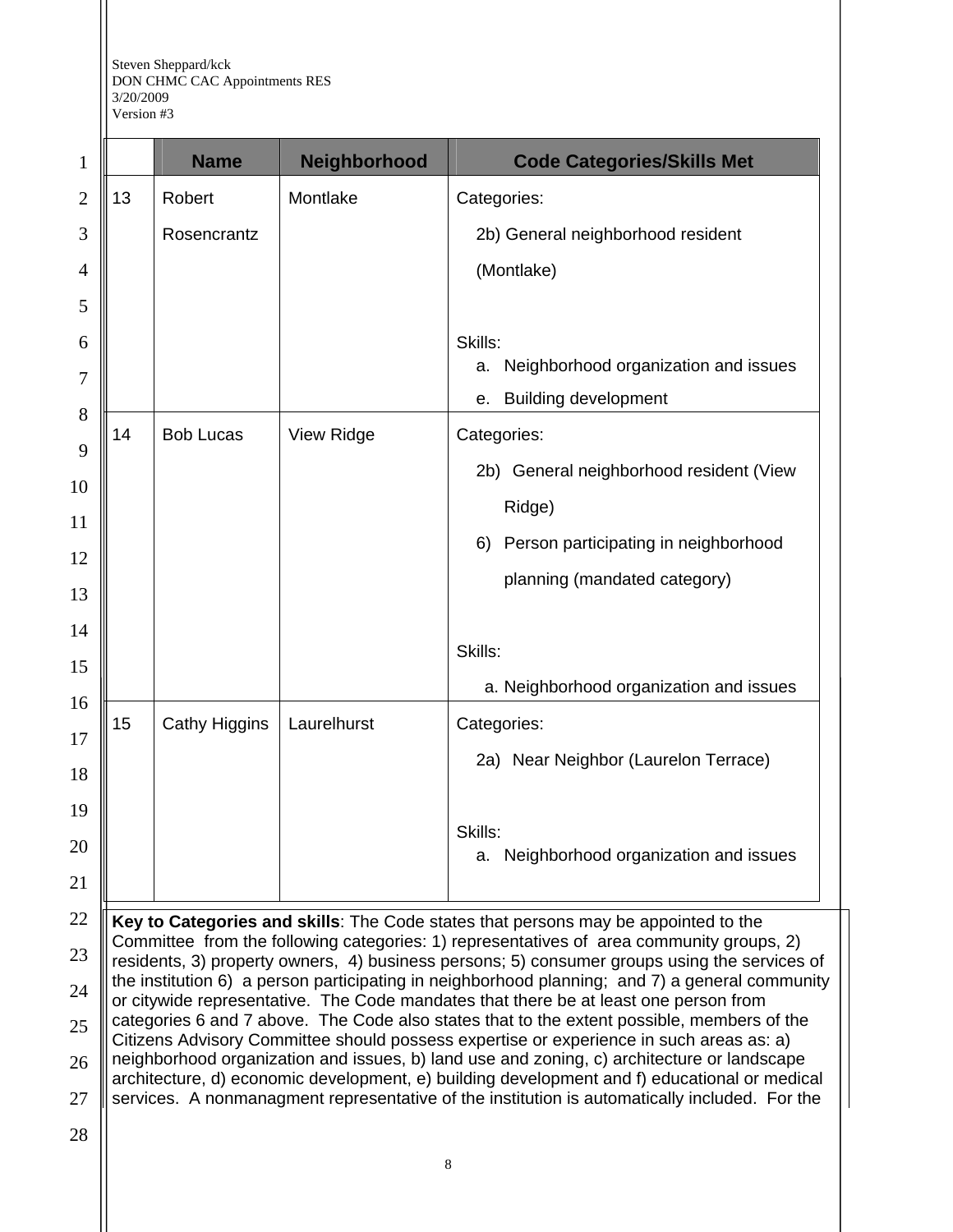20

21

22

23

1 2 3 purposes of the evaluation below, the resident category is split into two sub-categories: 2a - a near neighbor (who is a resident within 600 feet of the campus boundary); and 2b - a general neighborhood resident (defined as resident within the boundaries of the adjacent community council areas of Laurelhurst, Windermere, Mountlake, Ravenna Bryant, View Ridge, and Hawthorne Hills).

4 5 6 7 8 9 10 11 12 13 14 15 16 17 18 19 2. Before the City Council adopts the new master plan for Children's Hospital and Regional Medical Center, vacancies that may occur among the voting members of the Citizens Advisory Committee may be filled by the Director of the Department of Neighborhoods without City Council confirmation, provided that such appointments: a) do not increase the size of the Advisory Committee above fifteen members; b) do not substantially alter the balance of the interests, expertise, and experiences represented on the Advisory Committee; c) except for a vacancy occurring for the member serving as the nonmanagement representative of Children's Hospital and Regional Medical Center, are selected from the list of alternates shown below, unless and until all persons on that list are either unable or unwilling to be appointed.

When appointing from the list of alternates below, the Director of the Department of Neighborhoods shall appoint the available person whose skills and affiliations most closely match those of the resigning member appointed shall be the person whose skills and affiliations most closely match that of the resigning member.

| 24 |             |              |                                   |
|----|-------------|--------------|-----------------------------------|
| 25 | <b>Name</b> | Neighborhood | <b>Code Categories/Skills Met</b> |
| 26 |             |              |                                   |
| 27 |             |              |                                   |
| 28 |             |              |                                   |
|    |             | Q            |                                   |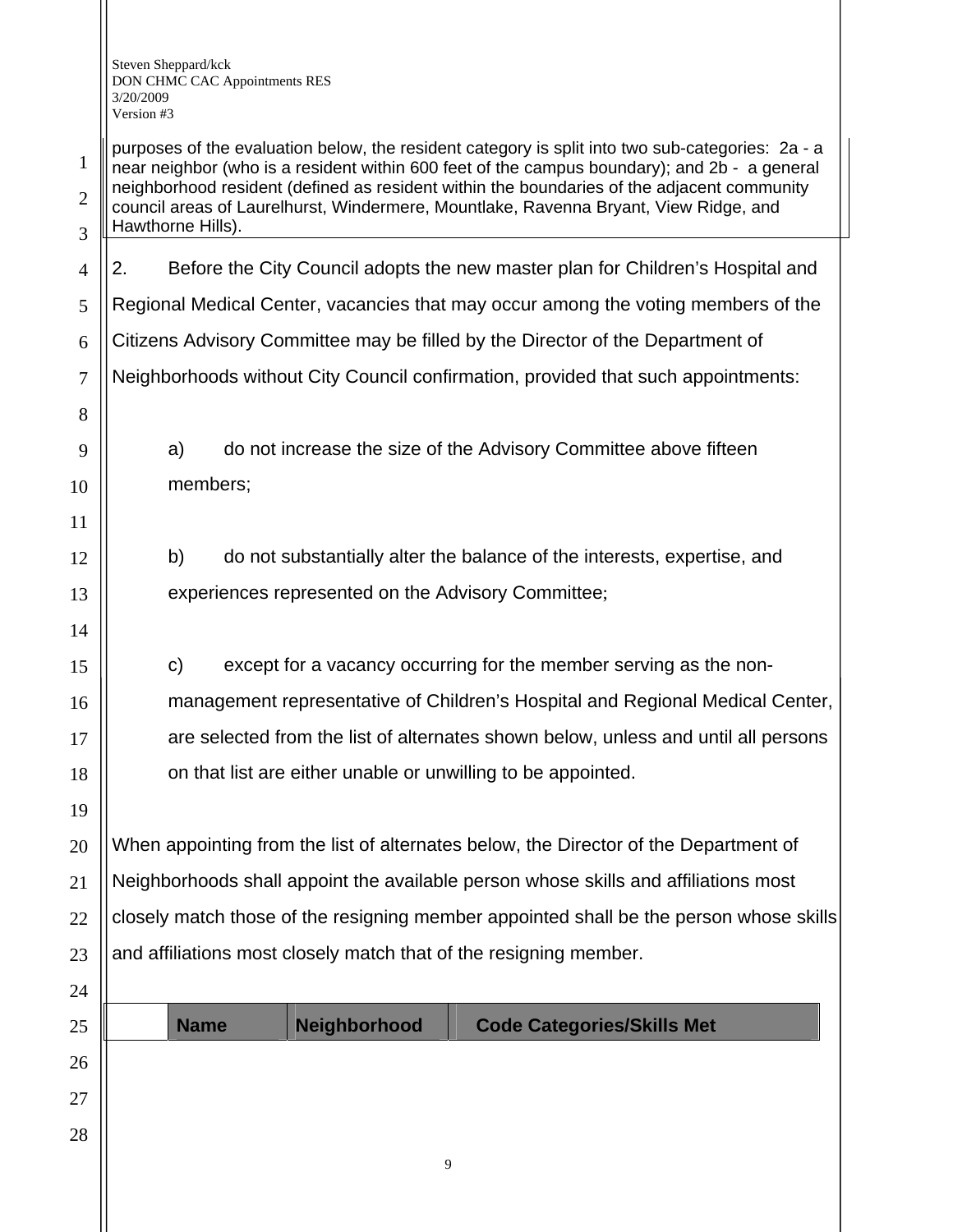Steven Sheppard/kck DON CHMC CAC Appointments RES 3/20/2009

1

2

Version #3 **Name Neighborhood Code Categories/Skills Met**  $\parallel$  Alt 1 Theresa Doherty Citywide | Categories:

| 3<br>4 |                  | Doherty     |                        | A general community or citywide<br>7)<br>representative (Adjacent Institution -<br>University of Washington) |
|--------|------------------|-------------|------------------------|--------------------------------------------------------------------------------------------------------------|
| 5<br>6 |                  |             |                        | Skills:                                                                                                      |
| 7      |                  |             |                        | b. Land use and zoning                                                                                       |
| 8      |                  |             |                        | c. Architecture or landscape architecture                                                                    |
| 9      |                  |             |                        | <b>Building development</b><br>е.                                                                            |
| 10     |                  |             |                        | Educational or medical services<br>f                                                                         |
| 11     | Alt 2            | Shelly      | <b>Hawthorne Hills</b> | Categories:                                                                                                  |
| 12     |                  | Hartnett    |                        | 2b) General neighborhood resident                                                                            |
| 13     |                  |             |                        | (Hawthorne Hills)                                                                                            |
| 14     |                  |             |                        |                                                                                                              |
| 15     |                  |             |                        | Skills:                                                                                                      |
| 16     |                  |             |                        | Neighborhood organization and issues<br>a.                                                                   |
|        |                  |             |                        | f.<br><b>Educational or medical services</b>                                                                 |
| 17     | Alt <sub>3</sub> | Kim O Dales | Laurelhurst            | Categories:                                                                                                  |
| 18     |                  |             |                        | 2b) General neighborhood resident                                                                            |
| 19     |                  |             |                        | (Laurelhurst)                                                                                                |
| 20     |                  |             |                        |                                                                                                              |
| 21     |                  |             |                        | Skills:                                                                                                      |
| $22\,$ |                  |             |                        | <b>Educational or medical</b><br>f)                                                                          |
| 23     |                  |             |                        |                                                                                                              |
| 24     |                  |             |                        |                                                                                                              |
| $25\,$ |                  |             |                        |                                                                                                              |

26 27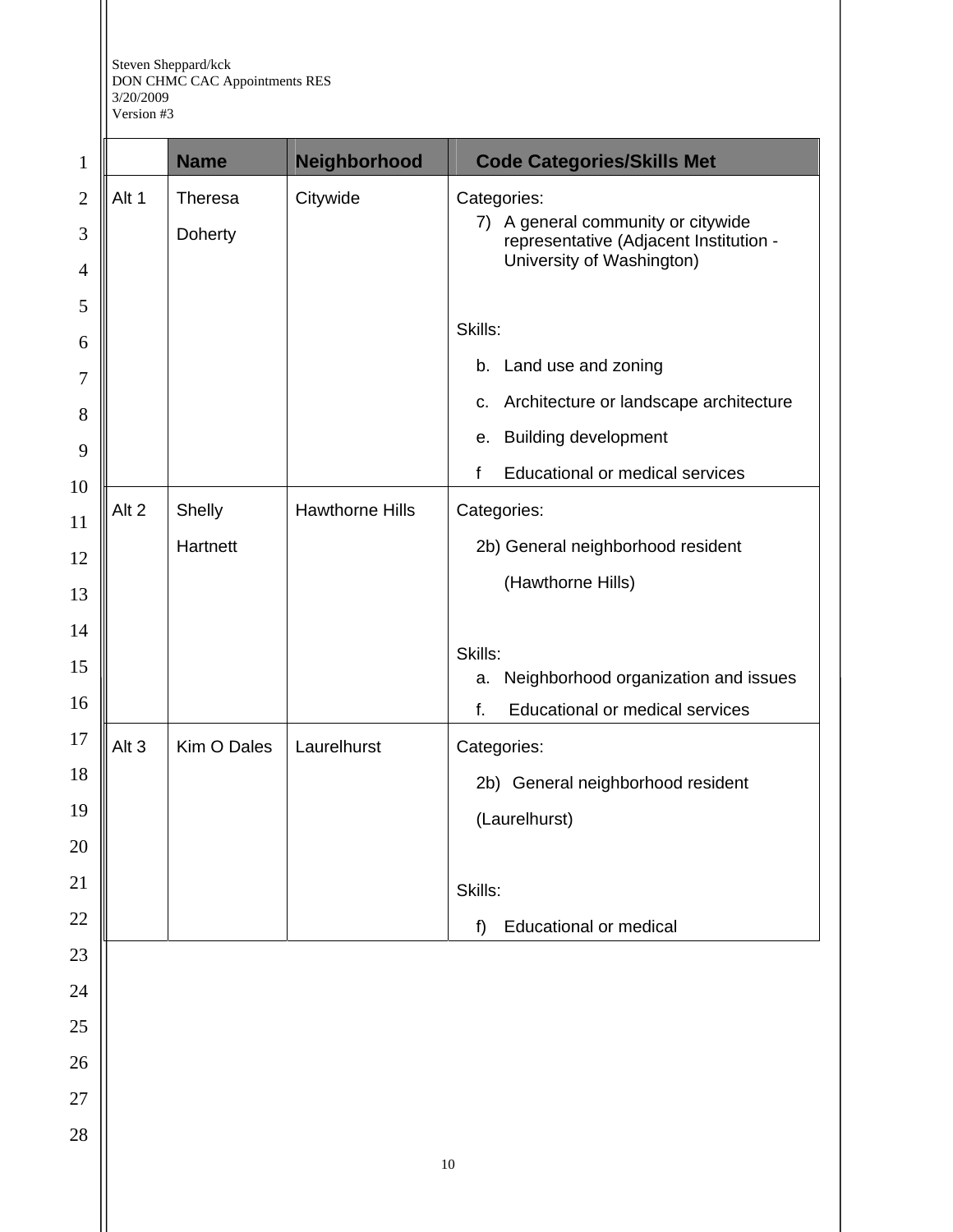|   |       | <b>Name</b>    | Neighborhood | <b>Code Categories/Skills Met</b>          |
|---|-------|----------------|--------------|--------------------------------------------|
| 2 | Alt 4 | Christine      | Laurelhurst  | Categories:                                |
| 3 |       | <b>Barrett</b> |              | Near Neighbor (Laurelon Terrace)<br>2a)    |
| 4 |       |                |              |                                            |
| 5 |       |                |              | Skills:                                    |
| 6 |       |                |              | Neighborhood organization and issues<br>b. |
| 7 |       |                |              |                                            |

3. Four (4) nonvoting ex-officio members of the Citizens Advisory Committee shall represent Children's Hospital and Regional Medical Center, the Department of Neighborhoods, the Department of Planning and Development, and the Seattle Department of Transportation.

4. The initial voting members listed in Section 1 above (or alternates appointed pursuant to Section 2) shall serve an initial term that expires upon City Council adoption of the new master plan for Children's Hospital and Regional Medical Center. After the City Council adopts the new master plan for Children's Hospital and Regional Medical Center: (1) the Director of the Department of Neighborhoods may appoint or reappoint voting members to serve any number of additional, renewable, two-year terms upon agreement of Children's Hospital and Regional Medical Center and without additional City Council re-confirmation; and (2) vacancies among voting members (including but not limited to vacancies that occur as a result of the failure of the Director of the Department of Neighborhoods and Children's Hospital and Regional Medical Center to mutually agree upon appointment or reappointment for any position), may be filled by the Director of the Department of Neighborhoods without City Council confirmation, provided that such appointments: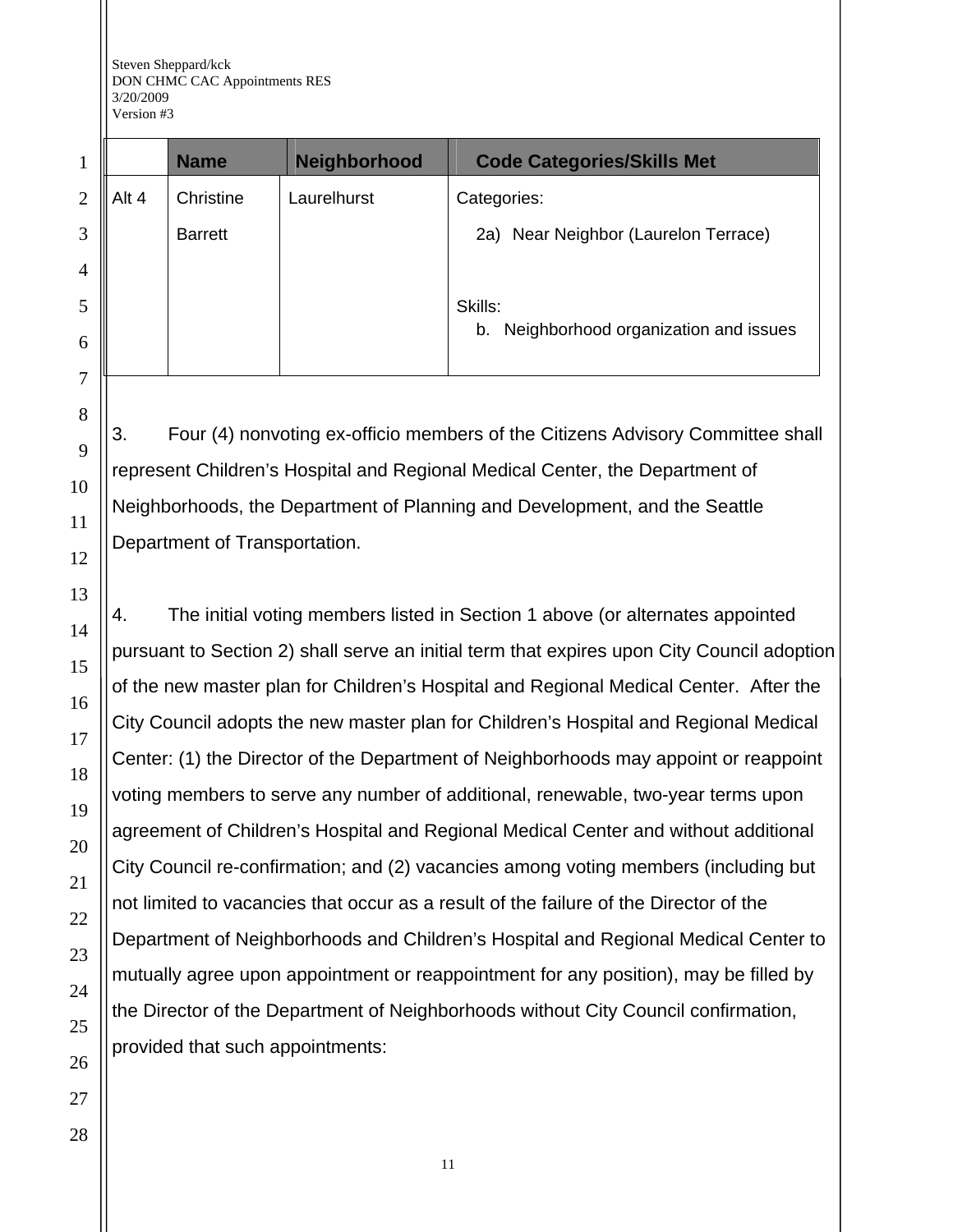a) do not increase the size of the Advisory Committee above fifteen members;

b) do not substantially alter the balance of the interests, expertise, and experiences represented on the Advisory Committee; and

c) except for a vacancy occurring for the member serving as the nonmanagement representative of Children's Hospital and Regional Medical Center, are selected from the list of alternates approved shown in Section 2 above, unless and until the list of Council approved alternates has been exhausted.